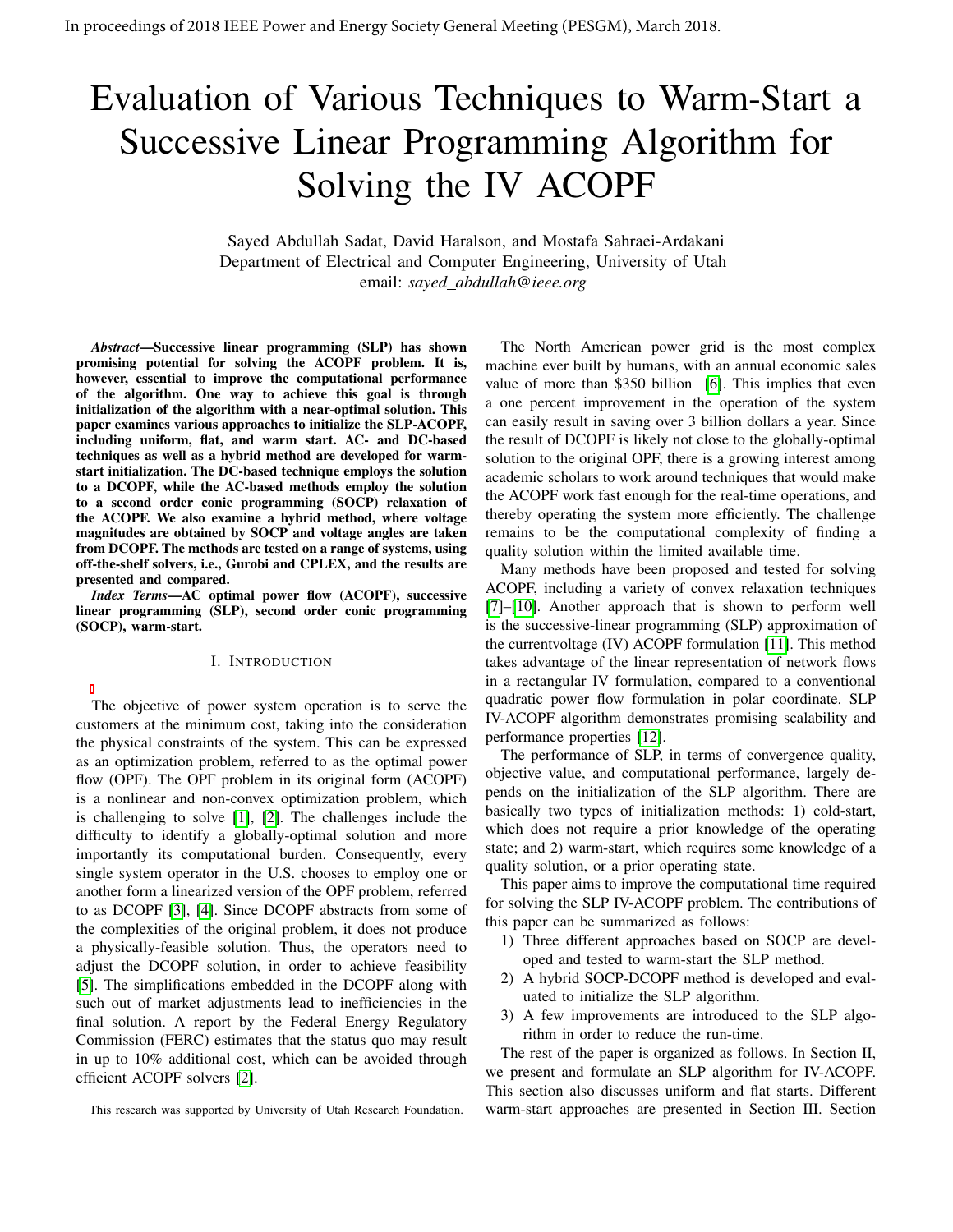IV presents the computational performance of improved SLP algorithm with different initializations. A discussion of the results are provided in Section V, and finally conclusions are drawn in Section VI.

## II. SUCCESSIVE LINEAR PROGRAMMING

# *A. Algorithm Outline*

Fig. [1](#page-1-0) shows the flow-chart of the improved SLP IV-ACOPF.



<span id="page-1-0"></span>Fig. 1. The improved SLP IV-ACOPF algorithm.

The algorithm proposed by [\[12\]](#page-4-9), originally, develops an SLP method for solving IV-ACOPF. Fig[.1](#page-1-0) is an extended process diagram of the algorithm described in [\[12\]](#page-4-9) with two proposed improvements. Firstly, a step for increasing the penalty value is added in the algorithm, which incentivizes the iteration to quickly move toward a feasible solution. Secondly, the number of variables are significantly reduced, which ultimately improves the run-time by eliminating the unnecessary variables.

## *B. SLP Formulation*

The SLP formulation presented in [\[12\]](#page-4-9) is based on coupled model between voltage angles and magnitudes. The network model is used under the assumption of balanced three-phase network operating under steady-state conditions. The nonlinear IV-ACOPF and the subsequent LP sub-problem is formulated in rectangular coordinates for the voltage phasor  $v_n = v_n^r + jv_n^j$  at each bus  $n \in \mathcal{N}$ , the current phasor  $i_n = i_n^r + j i_n^j$  at each bus  $n \in \mathcal{N}$ , and the current  $i_{k(.)} = i_{k(.)}^r + j i_{k(.)}^j$  on all network flows  $k(.) \in \mathcal{F}$ .

In order to linearize the quadratic cost function of the generators in objective function of optimal power flow problem, a pice-wise linear interpolation is applied, and this approach yields a tighter upper bound on the quadratic cost function since typically generators has a monotonically increasing offer

curves [\[12\]](#page-4-9). Hence, the objective function becomes as shown in  $(1)$ 

$$
\min \sum_{g \in \mathcal{G}} \sum_{l \in \mathcal{L}} \left[ \left( C_{n,l}^g p_{n,l}^g \right) + C_g^0 \right] \n+ \sum_{n \in \mathcal{N}} \left[ P^{\epsilon} \left( p_n^{viol, -} + p_n^{ viol, +} \right) + Q^{\epsilon} \left( q_n^{ viol, -} + q_n^{ viol, +} \right) \n+ V^{\epsilon} \left( v_n^{viol, -} + v_n^{ viol, +} \right) \right] \n+ \sum_{k \in \mathcal{K}} \left[ I^{\epsilon} \left( i_{k(n,m)}^{viol, +} + i_{k(m,n)}^{viol, +} \right) \right]
$$
\n(1)

<span id="page-1-1"></span>The nonlinear terms in some constraints of a nonlinear IV-ACOPF formulation in rectangular coordinates are addressed by applying first order Taylor series approximation. To approximate the first order linearization, Taylor series evaluation points, which are denoted with a "hat" are used for iteration h [\[12\]](#page-4-9). subject to:

<span id="page-1-2"></span>
$$
p_n^g = \sum_{g \in \mathcal{G}} p_{n,l}^g + P_n^{min} \tag{2}
$$

<span id="page-1-4"></span><span id="page-1-3"></span>
$$
0 \le p_{n,l}^g \le P_n^g \tag{3}
$$

$$
P_n^{min} \le p_n^g \le P_n^{max} \tag{4}
$$

$$
Q_n^{min} \le q_n^g \le Q_n^{max} \tag{5}
$$

$$
v_n^{sq} = 2\hat{v}_n^{r(h)}v_n^r + 2\hat{v}_n^{j(h)}v_n^j - (\hat{v}_n^{r(h)})^2 - (\hat{v}_n^{j(h)})^2 \tag{6}
$$

$$
p_n^g = \hat{v}_n^{r(h)} i_n^r + \hat{v}_n^{j(h)} i_n^j + v_n^r \hat{i}_n^{r(h)} + v_n^j \hat{i}_n^{j(h)} - \hat{v}_n^{r(h)} \hat{i}_n^{r(h)} - \hat{v}^{j(h)} \hat{i}_n^{j(h)} + P_n^d
$$
\n
$$
(7)
$$

$$
q_n^g = \hat{v}_n^{j(h)} i_n^r - \hat{v}_n^{r(h)} i_n^j + v_n^j \hat{i}_n^{r(h)} - v_n^r \hat{i}_n^{j(h)} - \hat{v}_n^{j(h)} \hat{i}_n^{r(h)} + \hat{v}^{r(h)} \hat{i}_n^{j(h)} + P_n^d
$$
(8)

$$
i_n^r = \sum_{k(n,\cdot)} i_{k(n,m)}^r + G_n^{sh} v_n^r - B_n^{sh} v_n^j \tag{9}
$$

$$
i_n^j = \sum_{k(n,\cdot)} i_{k(n,m)}^j + G_n^{sh} v_n^j + B_n^{sh} v_n^r \tag{10}
$$

$$
P_n^{min} - p_n^{viol, -} \le p_n^g \tag{11}
$$

$$
p_n^g \le P_n^{min} + p_n^{viol,+}
$$
\n
$$
O^{min} - \sigma^{viol,-} < \sigma^g \tag{13}
$$

$$
Q_n^{min} - q_n^{viol,-} \leq q_n^g
$$
  
\n
$$
q_n^g \leq Q_n^{min} + q_n^{viol,+}
$$
\n(13)

$$
q_n \le \varphi_n + q_n
$$
  
\n
$$
(V_n^{\min})^2 - v_n^{\text{viol}, -} \le v_n^{\text{sq}}
$$
\n(15)

$$
v_n^{sq} \le (V_n^{min})^2 + v_n^{viol,+} \tag{16}
$$

$$
\hat{v}_n^{r(h)} - V_n^{(h)} \le v_n^r \le \hat{v}_n^{r(h)} + V_n^{(h)}
$$
\n
$$
-V_{n}^{max} < v_r^r < V_{n}^{max}
$$
\n
$$
(18)
$$

$$
-V_n^{max} \le v_n^r \le V_n^{max}
$$
\n
$$
\hat{\omega}^{(h)} = V^{(h)} < \omega^j < \hat{\omega}^{(h)} + V^{(h)}
$$
\n
$$
(10)
$$

$$
\hat{v}_n^{j(h)} - V_n^{(h)} \le v_n^j \le \hat{v}_n^{j(h)} + V_n^{(h)} \tag{19}
$$
\n
$$
-V_n^{max} \le v_n^j \le V_n^{max} \tag{20}
$$

$$
0 \le p_n^{viol, -}
$$
 (21)

$$
0 \le p_n^{viol,+} \tag{22}
$$

$$
0 \le q_n^{viol,-} \tag{23}
$$

$$
0 \le q_n^{viol,+} \tag{24}
$$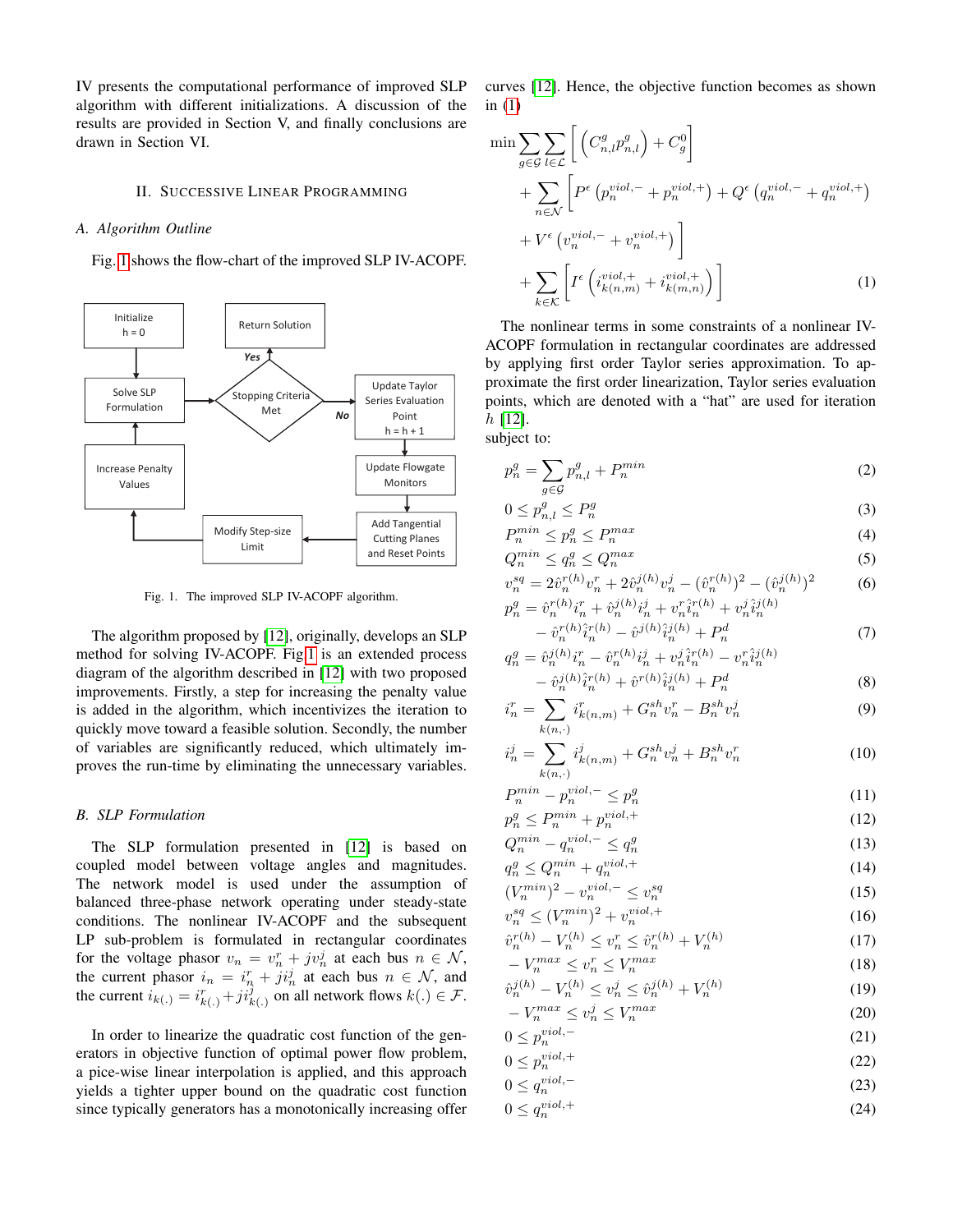$$
0 \le v_n^{viol,-}
$$
\n
$$
0 \le v_n^{viol,+}
$$
\n
$$
(25)
$$
\n
$$
(26)
$$

$$
i_{k(n,m)}^r = \mathcal{R}\bigg(|\tau_{kn}|^2(Y_k + Y_{kn}^{sh})\mathbf{v}_n - \tau_{kn}^* Y_k \mathbf{v}_m\bigg) \qquad (27)
$$

$$
i_{k(n,m)}^j = \mathcal{I}\bigg(|\tau_{kn}|^2 (Y_k + Y_{kn}^{sh}) \mathbf{v}_n - \tau_{kn}^* Y_k \mathbf{v}_m\bigg) \tag{28}
$$

$$
i_{k(m,n)}^r = \mathcal{R}\left(-\tau_{kn}Y_k\mathbf{v}_n + (Y_k + Y_{km}^{sh})\mathbf{v}_m\right)
$$
 (29)

$$
i_{k(m,n)}^j = \mathcal{I}\left(-\tau_{kn}Y_k\mathbf{v}_n + (Y_k + Y_{km}^{sh})\mathbf{v}_m\right)
$$
(30)

$$
i_{k(\cdot)}^{sq} = 2\hat{i}_{k(\cdot)}^{r(h)}i_{k(\cdot)}^{r} + 2\hat{i}_{k(\cdot)}^{j(h)}i_{k(\cdot)}^{j} - (\hat{i}_{k(\cdot)}^{r(h)})^{2} - (\hat{i}_{k(\cdot)}^{j(h)})^{2} \tag{31}
$$
  

$$
i_{j}^{sq} \leq (I_{k}^{max})^{2} + i_{j}^{viol,+} \tag{32}
$$

$$
S_{k(\cdot)}^{sq} \le (I_k^{max})^2 + i_{k(\cdot)}^{viol,+}
$$
  
-  $I_k^{max} \le i_{k(\cdot)}^r \le I_k^{max}$  (33)

$$
-I_k^{max} \le i_{k(\cdot)}^r \le I_k^{max}
$$
\n
$$
-I_k^{max} \le i_{k(\cdot)}^j \le I_k^{max}
$$
\n(33)

$$
0 \le i_{k(\cdot)}^{\text{viol},+} \tag{35}
$$

$$
\hat{v}^{r(h)}v^r + \hat{v}^{j(h)}v^j \le (V^{max})^2 + v^{viol,+}
$$
\n(36)

$$
\hat{i}^{r(h)}i^r + \hat{i}^{j(h)}i^j \le (I^{max})^2 + i^{viol,+}
$$
\n(37)

# *C. Uniform Start*

The uniform starts assume that  $v_n^r \sim \mathcal{U}(V_n^{min}, V_n^{max})$  and  $v_n^j = 0$  for all  $n \in \mathcal{N}$ ; given that the uniform start does not incorporate any knowledge of a prior operating state, it is by definition a cold start.

# *D. Flat Start*

The flat start assumes voltages to be equal to 1 p.u. at all nodes, while assuming zero phase angle for all buses. Given that the flat start does not incorporate any knowledge of a prior operating state, it is by definition a cold start.

### III. WARM START

In warm-start, we run a relaxed ACOPF, and the results (i.e. either nodal voltage magnitudes, nodal voltage angle, or both) are used in the initialization step for the SLP approach. The warm-start can be examined in three categories:

- 1) DCOPF-based start;
- 2) SOCP-based start;
	- a) Both nodal voltage magnitudes and angles are obtained from SOCP;
	- b) Nodal Voltage magnitudes are obtained from SOCP and their phase angles are assumed to be zero;
	- c) Nodal Voltage magnitudes are obtained from SOCP and their phase angles are obtained from the results of running a power flow;

# 3) Hybrid DCOPF-SCOP Start.

# *A. DCOPF Warm Start*

In this approach for SLP initialization, first, the DCOPF is solved, using [\(38\)](#page-2-0) as objective function.

$$
\min \qquad \sum_{g \in \mathcal{G}} \sum_{l \in \mathcal{L}} \left[ \left( C_{n,l}^g p_{n,l}^g \right) + C_g^0 \right] \qquad (38)
$$

subject to  $(2)$ ,  $(3)$ ,  $(4)$ , and

<span id="page-2-6"></span>
$$
-S_k^{max} \le P_{ij} \le -S_k^{max} \tag{39}
$$

<span id="page-2-7"></span>
$$
p_j - p_j^d = \sum_{k: j \to k} P_{jk} - \sum_{i: i \to j} P_{ij}
$$
 (40)

<span id="page-2-8"></span>
$$
P_{ij} = b_{ij}(\theta_i - \theta_j) \tag{41}
$$

The solution  $\theta_i^*$  is fed to the SLP initialization as  $\angle V_i$ , and nodal voltage magnitudes  $|V_i|$  are assumed to be 1 p.u. for all buses.

## *B. SOCP Warm Start*

In ACOPF SOCP relaxation, we use branch flow model with SOCP relaxation [\[9\]](#page-4-10), [\[13\]](#page-4-11). Similar to DCOPF we first solve the SOCP relaxation of ACOPF, for which we use the same objective function as in DCOPF (i.e. [\(38\)](#page-2-0)) subject to  $(2)$ ,  $(3)$ ,  $(4)$ , and

 $p_j - p_j^d = \sum$  $k: j \rightarrow k$  $P_{jk} - \sum$  $i:i\rightarrow j$  $(P_{ij} - r_{ij}l_{ij}) - g_jv_j$ ,  $\forall j$  (42)

$$
q_j - q_j^d = \sum_{k: j \to k} Q_{jk} - \sum_{i: i \to j} (Q_{ij} - x_{ij} l_{ij}) - b_j v_j, \ \forall j \ (43)
$$

$$
v_j = v_i - 2(r_{ij}P_{ij} + x_{ij}Q_{ij}) + (r_{ij}^2 + x_{ij}^2)l_{ij}, \ \forall (i, j) \in E
$$
\n(44)

$$
v_i l_{ij} \ge P_{ij}^2 + Q_{ij}^2, \ \forall (i, j) \in E
$$
 (45)

where  $P_{ij} = \text{Re}[S_{ij}], Q_{ij} = \text{Im}[S_{ij}], l_{ij} = |I_{ij}|^2, v_i = |V_i|^2,$  $p_i = \text{Re}[s_i]$ , and  $q_i = \text{Im}[s_i]$ .

The nodal voltages can be obtained by

<span id="page-2-5"></span><span id="page-2-4"></span><span id="page-2-3"></span><span id="page-2-2"></span>
$$
|V_i| = \sqrt{v_i^*} \tag{46}
$$

Whereas, the nodal voltage angles can be calculated as

<span id="page-2-1"></span>
$$
\theta_{n\times 1} = A_{k\times n}^+ \Delta \theta_{k\times 1} \tag{47}
$$

 $A^+_{k \times n}$  is the pseudo inverse matrix of adjacency matrix  $A_{k \times n}$ , and  $\theta_1 = 0$ .

 $\Delta\theta_{k\times1}$  can be calculated using the equation [\(48\)](#page-2-1)

$$
\Delta \theta_{k \times 1} = \frac{|V_i|^2 + |V_j|^2 - |I_{ij}||Z_{ij}|}{2|V_i||V_j|} \tag{48}
$$

*1)*  $SOCP_1$  *Start:* In this approach, the  $|V_i|$  and  $\angle V_i$ needed for initializing the SLP algorithm is both obtained from SOCP relaxation formulation, which is the minimization of [\(38\)](#page-2-0) subject to [\(2\)](#page-1-2), [\(3\)](#page-1-3), [\(4\)](#page-1-4), [\(42\)](#page-2-2) - [\(45\)](#page-2-3). After solving SOCP relaxation, the nodal voltage magnitudes can be obtained using [\(46\)](#page-2-4) and their corresponding angles can be obtained using [\(47\)](#page-2-5). The disadvantage of this initialization method is that it takes visible time for large cases to calculate the  $A^+_{k \times n}$ , which is needed for recovering  $\angle V_i$  for each bus.

<span id="page-2-0"></span>2)  $SOCP_2$  *Start:* In this approach,  $|V_i|$  needed for initializing the SLP method is obtained from SOCP relaxation formulation, which is the minimization of [\(38\)](#page-2-0) subject to [\(2\)](#page-1-2),  $(3)$ ,  $(4)$ ,  $(42)$  -  $(45)$ . After solving SOCP relaxation problem, the nodal voltage magnitudes can be obtained using [\(46\)](#page-2-4). However, unlike  $SOCP_1$  start, the ∠ $V_i$  in this approach is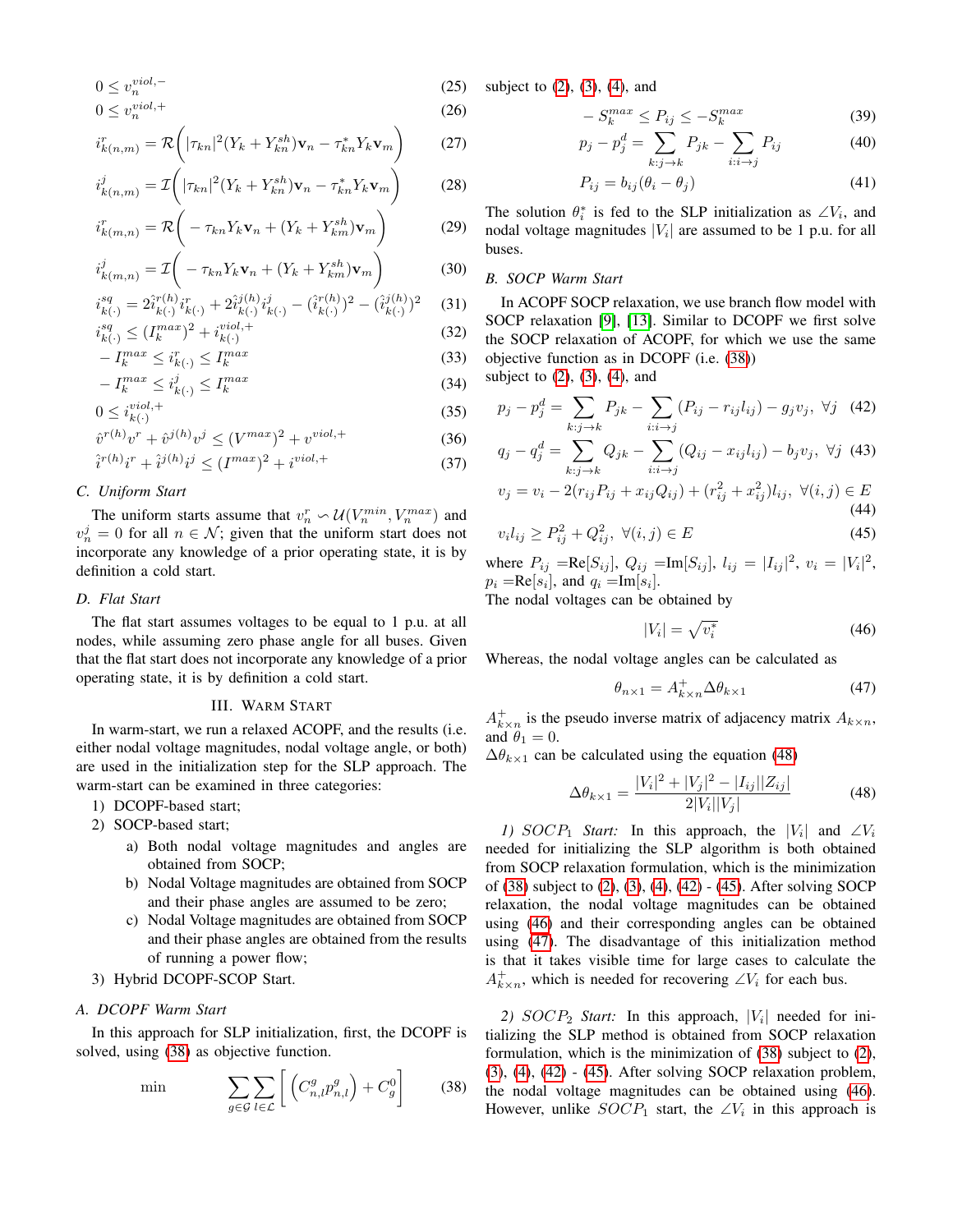| . . |  |
|-----|--|
|-----|--|

SLP OBJECTIVE FUNCTION VALUES FOR DIFFERENT BENCHMARK CASE STUDIES USING DIFFERENT INITIALIZATION TECHNIQUES.

<span id="page-3-0"></span>

| Cases        | Flat           | Uniform        | <b>DCOPF</b>   | SOCP <sub>1</sub> | SOCP <sub>2</sub> | SOCP <sub>3</sub> | $SOCP+$        |
|--------------|----------------|----------------|----------------|-------------------|-------------------|-------------------|----------------|
|              |                |                |                |                   |                   |                   | <b>DCOPF</b>   |
| IEEE 14 bus  | \$8,091.38     | \$8,101.74     | \$8,090.97     | \$8,090.92        | \$8,090.86        | \$8,151.52        | \$8,095.93     |
| IEEE 30 bus  | \$577.47       | \$577.49       | \$577.37       | \$577.75          | \$577.47          | \$577.49          |                |
| IEEE 57 bus  | \$41,763.36    | \$41,770.89    | \$41,762.68    | \$41,779.15       | \$41,777.50       | \$41,778.69       | \$41,798.02    |
| IEEE 118 bus | \$130,064.87   | \$130,045.31   | \$130,452.85   | \$130,112.08      | \$130,162.10      | \$129,930.05      | \$130,431.07   |
| IEEE 300 bus | \$720,422.26   | \$721,536.05   | \$721,229.40   | \$723,846.30      | \$720,918.99      | \$720,122.61      | \$729,869.52   |
| case3120sp   | \$2,141,843.20 | \$2,142,927.77 | \$2,147,241.49 | **                | \$2,142,623.65    | \$2,142,186.80    | \$2,150,969.10 |
| case 6515rte | \$109,566.84*  | #              | \$110,181.18*  | #                 | #                 | \$109,579.05      | #              |

\* Max 50 iterations reached \*\* Quieting without a feasible solution # Couldn't solve within one hour

<span id="page-3-1"></span>TABLE II SLP RUNTIME IN SECONDS FOR DIFFERENT BENCHMARK CASE STUDIES USING DIFFERENT INITIALIZATION TECHNIQUES.

| Cases        | Flat    | Uniform | <b>DCOPF</b> | $SOCP_1$ | SOCP <sub>2</sub> | SOCP <sub>3</sub> | $SOCP+$      |
|--------------|---------|---------|--------------|----------|-------------------|-------------------|--------------|
|              |         |         |              |          |                   |                   | <b>DCOPF</b> |
| IEEE 14 bus  | 0.14    | 0.15    | 0.14         | 0.12     | 0.12              | 0.10              | 0.05         |
| IEEE 30 bus  | 0.18    | 0.19    | 0.20         | 0.182    | 0.17              | 0.16              |              |
| IEEE 57 bus  | 0.25    | 0.24    | 0.24         | 0.22     | 0.22              | 0.20              | 0.16         |
| IEEE 118 bus | 0.63    | 0.62    | 0.66         | 0.61     | 0.59              | 0.55              | 0.54         |
| IEEE 300 bus | 2.31    | 2.51    | 3.77         | 2.48     | 1.97              | 2.03              | 2.47         |
| case3120sp   | 265.00  | 320.00  | 188.00       | **       | 239               | 182               | 171          |
| case 6515rte | 2330.00 | #       | 1970.00      | #        | #                 | 1680              | #            |

\*\* Quieting without a feasible solution # Couldn't solve within one hour

assumed to be zero. This approach will save the run-time for calculating the  $A^+_{k \times n}$  and recovering angles, which could be significant for large bus case systems.

3)  $SOCP_3$  *Start:* In this approach, the  $|V_i|$  and  $\angle V_i$  needed for initializing the SLP solution is both obtained from a fast decoupled power flow using the formulation in [\[14\]](#page-4-12).  $p_n^g$  and  $q_n^g$  input for the fast decoupled power flow is obtained from SCOP relaxation formulation for solving ACOPF, which is the minimization of [\(38\)](#page-2-0) subject to [\(2\)](#page-1-2), [\(3\)](#page-1-3), [\(4\)](#page-1-4), [\(42\)](#page-2-2) - [\(45\)](#page-2-3).

## *C. Hybrid SOCP-DCOPF Warm-Start*

In this approach, the  $|V_i|$  needed for initializing the SLP solution is obtained from SOCP relaxation formulation, which is the minimization of  $(38)$  subject to  $(2)$ ,  $(3)$ ,  $(4)$ ,  $(42)$  -  $(45)$ . After solving SOCP relaxation optimization, the nodal voltage magnitudes can be obtained using [\(46\)](#page-2-4).  $\angle V_i$  can be obtained using DCOPF, where the same [\(38\)](#page-2-0) is solved as objective function subject to [\(2\)](#page-1-2), [\(3\)](#page-1-3), [\(4\)](#page-1-4), [\(39\)](#page-2-6) [\(40\)](#page-2-7), [\(41\)](#page-2-8). For the sake of improving the run-time of overall solution, SOCP and DCOPF can be run in parallel as the two are independent of each other.

## IV. CASE STUDIES

We used Java to implement all formulations, and employed eclipse to solve each instance. In this computational study, eclipse employs CPLEX 12.71 and Gurobi 7.51 as second order conic programming and linear programming solvers. All computational experiments have been carried out on a HP ENVY Desktop 750-524 with Intel(R) Core(TM) i7-7700 3.60 GHz 8-Core Processors, 16GB RAM, and the Windows 10 operating system using a single thread.

Different test systems such as IEEE benchmarks, a polish system and RTE systems have tested for various SLP initialization approaches. As for the IEEE benchmarks, the 14- bus, 30-bus, 57 bus, 118-bus, and 300-bus test cases were solved. In polish system, 3120 bus system and in RTE case6515rte have been tested for various SLP initialization approaches.

#### V. RESULTS

This section presents a comparison of performance between different SLP initialization techniques for different test cases. Table [I](#page-3-0) compares the objective function values for different benchmark case studies using different initialization techniques. This table provides an insight on how different start approach can affect the objective function value. Table [II](#page-3-1) compares the SLP runtime for different benchmark case studies using different initialization techniques. This table provides an insight on how different start approach can affect the runtime and subsequently the convergence quality of SLP formulation. Fig. [2](#page-4-13) picks the IEEE 118-bus test system and demonstrates the impact of different SLP initialization techniques on convergence quality, objective value, and computational performance.

# VI. DISCUSSION

By looking at the results, particularly Fig. [2](#page-4-13) the impact of different initialization techniques for SLP on its convergence quality, objective value, and computational performance can be clearly observed. There are two factors to the initialization technique that affects the performance of the SLP algorithm: the nodal voltage magnitudes  $|V_i|$  and nodal voltage angles  $\angle V_i$ . The larger the system, the more significant will be the effects, particularly on the runtime. SOCP relaxation can provide a feasible voltage magnitude set  $|V_i|$ ; however, the nodal voltage angles  $\angle V_i$  provided by SOCP relaxation are far away from the angle values in the feasible solutions. Fig. [1](#page-1-0)